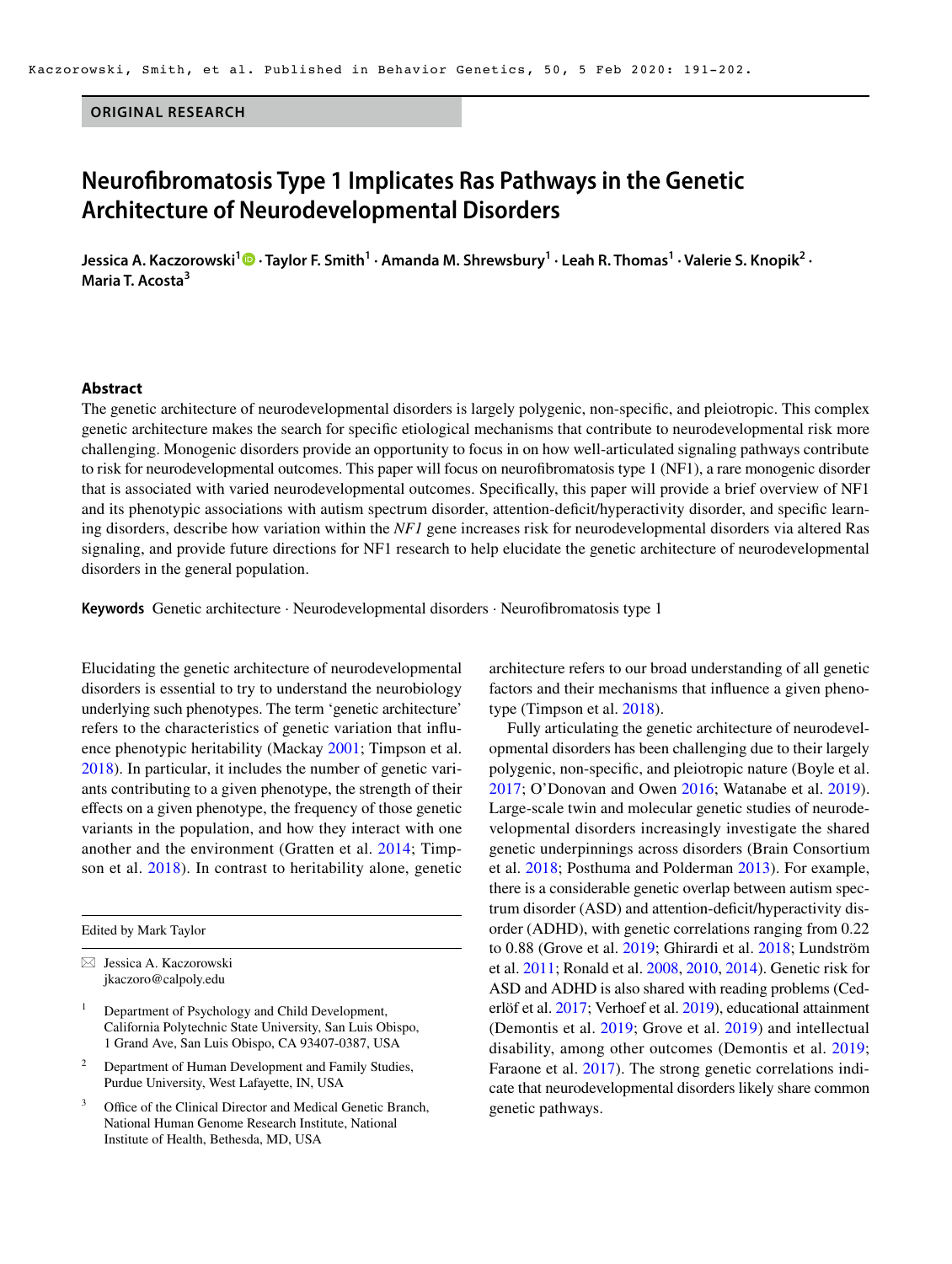Monogenic disorders present a unique opportunity to enrich our understanding of the genetic architecture of neurodevelopmental disorders in the general population. While monogenic disorders are biologically complex, they offer an opportunity to focus in on the multilevel sequelae of putative genetic pathways hypothesized to be afected in the disorder, which often result in varied neurodevelopmental outcomes. This approach may identify specifc genetic pathways implicated in neurodevelopmental disorders in the general population and provide novel targets for intervention.

 genetic signaling pathways contribute to neurodevelopmen- variation within the *NF1* gene increases risk for neurodevel-Neurofbromatosis type 1 (NF1) is a monogenic disorder that provides a model to understand how well-articulated tal disorders more broadly (Acosta et al. [2012](#page-7-3)). The aims of this review are to: (1) provide a brief overview of NF1 and the associations between NF1 and ASD, ADHD, and specifc learning disorders (SLD); (2) outline how pathogenic opmental disorders via altered Ras signaling; and (3) provide future directions for NF1 research to help clarify the genetic architectures underlying neurodevelopmental disorders.

# **Neurofbromatosis type 1 (NF1)**

 identifed as pathogenic (Gutmann et al. [2017;](#page-8-6) Koczkowska NF1 is an autosomal dominant and fully penetrant genetic condition. It is estimated to affect about 1 in 2700–3000 live births (Evans et al. [2010;](#page-8-5) Uusitalo et al. [2015](#page-10-6)) and is characterized by café-au-lait macules, skinfold freckling, lisch nodules, neurofibromas, and neurodevelopmental disorders (National Institutes of Health [1988](#page-9-4); Vogel et al. [2017](#page-10-7); Williams et al. [2009](#page-10-8)). It is caused by mutations that occur in the *NF1* gene, at chromosome 17q11.2, which spans approximately 350 kb and 60 exons. To date, over 3000 different germline mutations within the *NF1* gene have been et al. [2018](#page-9-5)). Approximately half of NF1 cases result from a spontaneous mutation and the other half of cases are familial (McKeever et al. [2008;](#page-9-6) Evans et al. [2010](#page-8-5)). The phenotypic expression of NF1 is highly variable making it difficult to predict prognosis (Rieley et al. [2011;](#page-10-9) Sites et al. [2019](#page-10-10)). Several mechanisms have been proposed to underlie the variable phenotypic expression, including allelic variation, epistatic interactions, second hit events in the *NF1* gene, modifying genes, epigenetic changes, and environmental infuences (Easton et al. [1993;](#page-8-7) Rieley et al. [2011;](#page-10-9) Sites et al. [2019](#page-10-10)). See Gutmann et al. ([2017\)](#page-8-6) and Miller et al. ([2019\)](#page-9-7) for a more extensive review of the clinical phenotype in patients with NF1.

#### **NF1 and neurodevelopmental disorders**

scope of this paper. See Klein et al. (2017) and Payne et al. NF1 is associated with increased risk for neurodevelopmental disorders compared to the general population (Acosta et al. [2006,](#page-7-4) [2012;](#page-7-3) Walsh et al. [2013](#page-10-11); Torres Nupan et al. [2017;](#page-10-12) Vogel et al. [2017](#page-10-7)). This brief review will focus on the association between NF1 and ASD, ADHD, and SLD. Neuroimaging fndings in NF1 are outside the ([2010](#page-9-9)) for reviews on this topic.

#### **NF1 and autism spectrum disorder (ASD)**

 The prevalence rates of ASD symptomatology in individuals with NF1 range from about 10% to 40% (Eijk et al. [2018;](#page-8-8) Morris et al.  $2016$ , as compared to 1.7% in the general population (Baio et al. [2018\)](#page-7-5). Some studies, but not all (Garg et al. [2013\)](#page-8-9), indicate that males with NF1 appear to be at slightly greater risk of developing ASD symptoms (1.6:1 to 2.68:1 sex ratio); however, this risk is smaller than the 4:1 sex ratio typically observed in general ASD samples (Garg et al. [2016;](#page-8-10) Morris et al. [2016\)](#page-9-10). A recent study found that individuals with pathogenic NF1 mutations within the 3′ end of the *NF1* gene (between exons 34 and 57) had higher quantitative autistic trait severity, relative to individuals with a mutation in the 5′ end of the gene (Morris and Gutmann [2018](#page-9-11)); however, additional research is needed to explore mechanisms underlying this association.

#### **NF1 and attention‑defcit/hyperactivity disorder (ADHD)**

 Attention deficits are one of the most commonly reported concerns in children with NF1. Research indicates that between 38–67% of NF1 youth meet diagnostic criteria for ADHD (Hyman et al. [2005](#page-9-12); Koth et al. [2000](#page-9-13); Lidzba et al. [2012](#page-9-14); Mautner et al. [2002\)](#page-9-15), relative to 5.9% in the general population (Willcutt [2012\)](#page-10-13). Studies within NF1 samples do not indicate increased rates of ADHD in males compared to females, as is seen in general ADHD samples (Acosta et al. [2006;](#page-7-4) Garg et al. [2013](#page-8-9); Hyman et al. [2005](#page-9-12); Koth et al. [2000;](#page-9-13) Lidzba et al. [2012\)](#page-9-14). Additionally, executive functioning impairments are associated with ADHD in the general population (Willcutt et al. [2005](#page-10-14)) and are often identified in NF1 (Beaussart et al. [2018](#page-7-6); Torres Nupan et al. [2017\)](#page-10-12). Some research suggests that up to 70% of children with NF1 exhibit executive functioning deficits (Hyman et al. [2005;](#page-9-12) Payne et al. [2011](#page-9-16)). A recent meta-analysis found that working memory, planning/problem solving, inhibitory control, and cognitive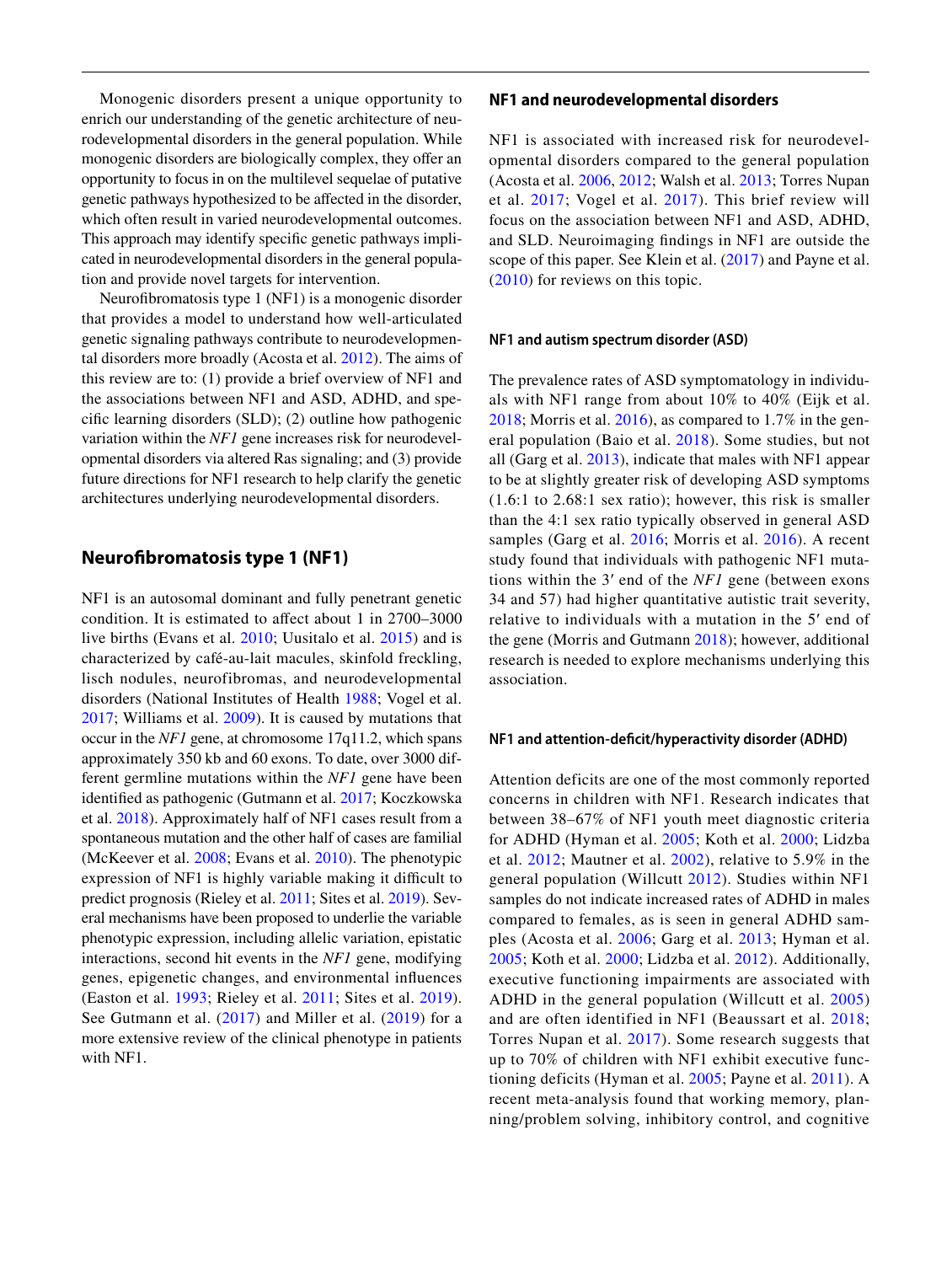flexibility were the most common executive functioning deficits in NF1, in descending order of severity (Beaussart et al. [2018\)](#page-7-6).

#### **NF1 and specifc learning disorders (SLD)**

 in NF1 compared to the general population (Moore [2009](#page-9-18); It is estimated that about 20–60% of individuals with NF1 meet criteria for a SLD (Ferner et al. [2007;](#page-8-11) Hyman et al. [2005](#page-9-12)), which is significantly higher than SLD rates in samples of unaffected siblings of individuals with NF1 (8%; Hyman et al. [2005\)](#page-9-12), and in the general population (5–15%; American Psychiatric Association [2013\)](#page-7-7). In particular, reading disorders are common in NF1 (Hyman et al. [2005](#page-9-12); Vogel et al. [2017\)](#page-10-7), with the phenotype involving cognitive processes implicated in dyslexia (Chaix et al. [2018;](#page-8-12) Cutting et al. [2000](#page-8-13); Cutting and Levine [2010](#page-8-14); Orraca-Castillo et al. [2014;](#page-9-17) Watt et al. [2008\)](#page-10-15). Math disorders, or dyscalculia, also occur at a higher frequency Orraca-Castillo et al. [2014\)](#page-9-17).

# **Prioritizing NF1 for neurodevelopmental disorder research**

 The overlap between NF1 and neurodevelopmental disorders nary indicator to prioritize rare genetic disorders for further pass the threshold for genome-wide signifcant association highlights the potential impact of pathogenic mutations in the *NF1* gene. Rare genetic disorders that achieve genomewide association with a neurodevelopmental domain should be prioritized for research (Sanders et al. [2019](#page-10-16)). A genomewide association threshold has been proposed that is based on the proportion of individuals with the neurodevelopmental disorder and a de novo protein truncating mutation in the same gene relative to the number of total cases, and the mutation rate/size of the gene (see Fig. 3 in Sanders et al. [2019](#page-10-16)). In the absence of available genome-wide association data, a population attributable risk estimate, which *estimates* the proportion of neurodevelopmental disorder cases due to a risk factor, like NF1, may serve as a prelimistudy. Based on available estimates, *NF1* would likely surwith ASD, ADHD, and SLD (see Table [1](#page-2-0)). Although many

<span id="page-2-0"></span>**Table 1** Neurodevelopmental disorder population attributable risk due to NF1

| ND.         | Prevalence of ND in<br>general population $(\%)$ | Prevalence of ND RR<br>in NF1 $(\%)$ |                | AR                               | PAR $(\%)$ | Expected number of NF1 cases with de<br>novo PTV in 100,000 ND cases |
|-------------|--------------------------------------------------|--------------------------------------|----------------|----------------------------------|------------|----------------------------------------------------------------------|
| ASD         | 1.68 <sup>a</sup>                                | $10.9 - 39.2$ <sup>b,c</sup>         | $6.49 - 23.33$ | $9.22 - 37.52 \quad 0.31 - 1.25$ |            | 103-420                                                              |
| <b>ADHD</b> | 5.90 <sup>d</sup>                                | $38.3 - 67.6$ <sup>e,f</sup>         | 6.49–11.46     | 32.40–61.70 1.08–2.06            |            | 363-691                                                              |
| <b>SLD</b>  | $9.70^{\rm g}$                                   | $19.80 - 61.00^{e,h}$                | $2.04 - 6.29$  | $10.10 - 51.30$ $0.34 - 1.71$    |            | 113–575                                                              |

RR, AR, and PAR estimates follow Fletcher and Wagner [\(1996](#page-8-15)). The crude RR estimate is derived from the prevalence rate of the neurodevelopmental disorder within NF1 divided by the prevalence rate of the neurodevelopmental disorder in the general population. AR is the prevalence rate of the neurodevelopmental disorder within the NF1 population minus the prevalence rate of the neurodevelopmental disorder in the general population. PAR is the attributable risk multiplied by .03*̄*, which is the estimated prevalence of NF1 in the general population (Uusitalo et al. [2015](#page-10-6)). The frequency of de novo NF1 cases, with a protein truncating mutation, within 100,000 neurodevelopmental disorder cases from the general population is estimated (Sanders et al. [2019](#page-10-16)). A crude estimate was derived by multiplying PAR by 100,000, multiplying the product by .42 as approximately 42% of NF1 cases are de novo (Evans et al. [2010](#page-8-5)) and multiplying that product by .8 as approximately 80% of NF1 cases have a protein truncating mutation (Upadhyaya and Cooper [1998](#page-10-17)). The range of RR, AR, and PAR estimates are based on the range of prevalence rates of neurodevelopmental disorders within NF1, reported in the literature. Despite the expected increased mutational rate of NF1, due to its large size, conservative estimates of the number of NF1 cases with de novo protein truncating variants would reasonably surpass the genome-wide significant association threshold (see Sanders et al. [2019](#page-10-16))

*ND* neurodevelopmental disorder, *PTV* protein truncating variant, *ASD* autism spectrum disorder, *ADHD* attention-defcit/hyperactivity disorder, *SLD* specifc learning disorder, *RR* relative risk, *AR* attributable risk, *PAR* population attributable risk

a Baio [\(2018](#page-7-5))

 $<sup>b</sup>$ Morris ([2016\)](#page-9-10)</sup>

 $\text{c}^{\text{c}}$ Eijik [\(2018](#page-8-8))

 $d$ Willcutt [\(2012](#page-10-13))

e Hyman et al. ([2005\)](#page-9-12)

f Lidzba et al. [\(2012](#page-9-14))

g Altarac and Saroha [\(2007](#page-7-8))

 $<sup>h</sup>$ North et al. ([1997\)](#page-9-19)</sup>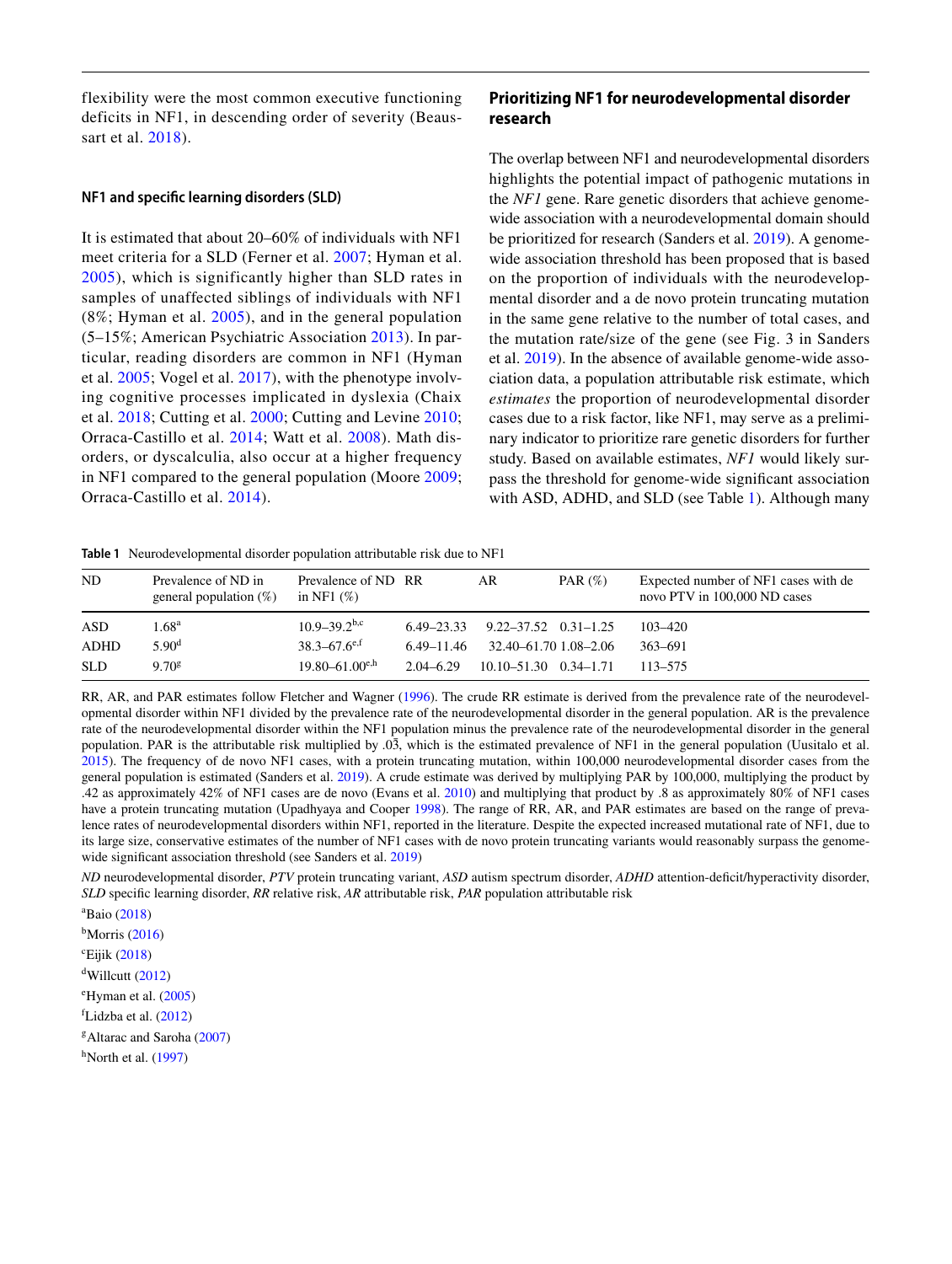rare genetic disorders are associated with increased risk for neurodevelopmental disorders (Zhu et al. [2014\)](#page-11-0), NF1 demonstrates the qualities of a strong candidate for further neurodevelopmental disorder research. Further below, we provide examples of experimental models of NF1 which have provided the foundation for human clinical trials (see Cimino and Gutmann [2018](#page-8-16) for a broader review of this). Taken together, NF1 is a very strong candidate to be prioritized for further study about mechanisms underlying these neurodevelopmental disorders.

# **Genetic, molecular and cellular mechanisms between NF1 and neurodevelopmental disorders**

 (GAP; Gutmann et al. [2017](#page-8-6)). Particularly relevant to cogni- and Gutmann 2013; Gutmann et al. [2017;](#page-8-6) Anastasaki and The *NF1* gene encodes for neurofibromin, a large 2818 amino acid protein which includes a small 300-residue domain structurally similar to GTPase-activating proteins tive and behavioral outcomes in NF1, neurofibromin negatively regulates Ras activity (see Fig. [1;](#page-3-0) Diggs-Andrews Gutmann [2014](#page-7-9)). Heterozygous pathogenic mutations in the *NF1* gene lead to decreased neurofibromin expression,

 ex23a isoforms are highly expressed in the mouse brain and are linked to NF1 neurodevelopmental outcomes (Gutmann or a truncated or nonfunctional protein, and increased cell growth and survival, leading to tumor development and cancer susceptibility (Basu et al. [1992;](#page-7-10) DeClue et al. [1991\)](#page-8-18). *NF1*  is expressed in a variety of cells, and especially in neurons and various glial cell types, including oligodendrocytes, astrocytes, and schwann cells (Daston et al. [1992;](#page-8-19) DeClue et al. [1991;](#page-8-18) Gutmann et al. [2017,](#page-8-6) [1991](#page-8-20)). *NF1* includes four alternatively spliced exons, 9a, 10a-2, 23a and 48a (Trovó-Marqui and Tajara [2006\)](#page-10-18). In particular, *NF1* ex9a and *NF1*  et al. [1999;](#page-8-21) Costa and Silva [2002\)](#page-8-22). While *NF1* allelic variation is linked to *NF1* expression levels (Hofmeyer et al. [1995](#page-8-23)), there is an absence of published *NF1* expression data in the developing human brain.

## **Ras pathways**

 review). This research implicates pathogenic mutations in AC/cAMP signaling (see Fig. 1), and related alterations in Animal and human cellular models of NF1 are utilized to postulate mechanisms that underlie NF1 neurodevelopmental outcomes (see Schwetye and Gutmann [2014](#page-10-19) for a *NF1* with increased Ras/RAF/MEK/ERK, AKT/mTOR and GABAergic and dopaminergic functioning.



<span id="page-3-0"></span>Fig. 1 Neurofibromin and Ras signaling pathways. Neurofibromin negatively regulates Ras activity by inactivating Ras-bound GTP, leading to inactive GDP-bound Ras. Activated Ras controls cell growth by afecting the RAF/MEK/ERK and Akt/mTOR pathways (Gutmann et al. [2017\)](#page-8-6). Ras also positively regulates cyclic AMP (cAMP), via PKCζ activation of G protein-coupled receptors (GPCR) and activation of adenylyl cyclase (AC), which controls cell survival and neurite length in mammal neuronal cells (Anastasaki and Gutmann [2014](#page-7-9)). Pathogenic mutations *within* NF1 lead to increased Ras-ERK, Ras-mTOR, and Ras-cAMP signaling activity and increased cell growth and survival, and decreased axonal length. *ERK* extracellular signal-regulated kinase, *mTOR* mechanistic target of rapamycin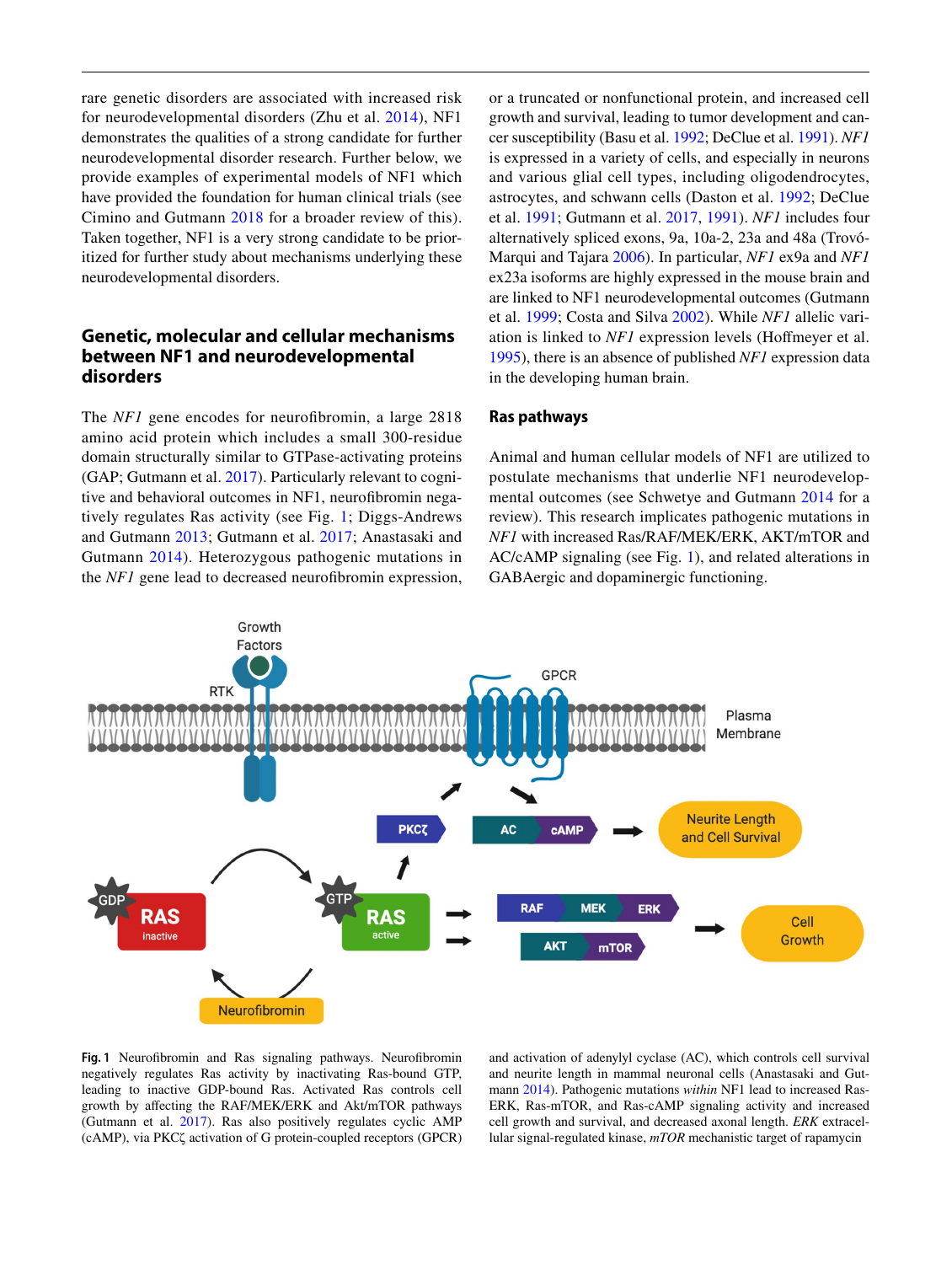#### **Ras/RAF/MEK/ERK pathway**

 *Nf1* ± mice demonstrate enhanced ERK activity and ally, *Nf1* ± mice exhibit increased GABA/glutamate ratios et al. [2017](#page-9-21)). Here, the imbalance between glutamatergic and increased GABA in presynaptic hippocampal neurons, with deficits in Long Term Potentiation (LTP), hippocampal plasticity and spatial learning (Costa et al. [2002](#page-8-24); Cui et al. [2008](#page-8-25)). Lovastatin, an inhibitor of farnesyltransferase downregulation of Ras activity, decreases Ras-ERK activity in the rodent brain and improves memory, learning and attention (Li et al. [2005\)](#page-9-20). Decreasing Ras pharmacologically with GABA receptor blockers also improves memory, learning, and attention (Costa et al. [2002](#page-8-24); Cui et al. [2008\)](#page-8-25). Additionin the prefrontal cortex and striatum as well as increased GABA (A) receptor density in the hippocampus, which indicates that diferent mechanisms may lead to GABAergic inhibition in diferent brain regions (Gonçalves et al. [2017](#page-8-26)). These fndings have led to the hypothesis that NF1 may provide a model for the excitation/inhibition imbalance hypothesis in ASD (Foss-Feig et al. [2017\)](#page-8-27) and ADHD (Kim GABAergic processes, among other afected pathways, may explain altered neural activity and contribute to the cognitive and behavioral characteristics of ASD and ADHD.

RASopathies, or rare disorders caused by mutations in Ras-ERK pathway, broadly increase risk for neurodevelopmental disorders (Adviento et al. [2014;](#page-7-11) Pantaleoni et al. [2017](#page-9-22); Pierpont and Wolford [2016](#page-9-23); Vithayathil et al. [2018](#page-10-20)). RASopathies include Cardio-Facio-Cutaneous syndrome, Costello syndrome, Noonan syndrome and Legius syndrome. Further, common single nucleotide polymorphisms (SNPs) within RASopathy genes, and other SNPs that interact with Ras-ERK pathway genes, were found to be enriched in a general ASD sample (Mitra et al. [2017\)](#page-9-24). Taken together, rare and common variation in Ras-ERK pathway genes are implicated in risk for neurodevelopmental disorders.

#### **Akt/mTOR pathway**

which is related to megalencephaly (Cutting et al. [2002](#page-8-30); Decreased neurofbromin and increased Ras activation also lead to disruptions in the Akt/mTOR pathway (Lee and Stephenson [2007\)](#page-9-25). The Akt/mTOR pathway regulates the cell cycle. In NF1, increased activation of the Akt/mTOR pathway is associated with poor prognosis of malignant peripheral nerve sheath tumors (Endo et al. [2013](#page-8-28)). The Akt/ mTOR pathway also disrupts the cell cycle in other tissues and is implicated in megalencephaly and intracranial volume (Dobyns and Mirzaa [2019;](#page-8-29) Mirzaa et al. [2016](#page-9-26); Reijnders et al. [2017\)](#page-10-21). Indeed, approximately 50% of individuals with NF1 present with macrocephaly (Van Es et al. [1996](#page-10-22)), Said et al. [1996](#page-10-23); Steen et al. [2001](#page-10-24)). A range of genetic variants that mildly activate the Akt/mTOR are associated with

 to improved social behavior in mouse models (Xing et al. megalencephaly, intellectual disability, and ASD (Dobyns and Mirzaa [2019](#page-8-29)). Megalencephaly is also associated with intellectual disability (Reijnders et al. [2017\)](#page-10-21) and ASD in the general population (Sokol et al. [2019](#page-10-25)). Transcriptomic dysregulation in the Akt/mTOR pathway is associated with ASD and brain/kidney cancers in the general population (Forés-Martos et al. [2019\)](#page-8-31). Further, mice defcient for *Cntnap2,* a replicated ASD susceptibility gene (Anney et al. [2012\)](#page-7-12), demonstrate hyperactive Akt/mTOR signaling in the hippocampus and showed ASD like behaviors (Xing et al. [2019](#page-11-1)). Treatment with Akt and mTOR inhibitors led [2019\)](#page-11-1). Consistent with fndings in NF1, this demonstrates that ASD susceptibility genes identifed in general ASD samples may increase Akt/mTOR signaling. Additionally, fndings indicate that the Akt/mTOR pathway may alter neurodevelopmental vulnerability in both NF1 and general populations and may provide novel therapeutic targets.

#### **Defcits in cAMP generation**

 NF1 patient derived neural cell models indicate that neurofet al.  $2002$ ). *Nf1*  $\pm$  mice exhibit decreased cAMP, which Drosophila, mouse, and induced pluripotent stem cell (iPSC) bromin regulates cyclic AMP (cAMP) through Ras activation (Anastasaki and Gutmann [2014\)](#page-7-9) and neuropeptide and G-protein stimulated adenylyl cyclase (AC) activity (Tong decreases neurite outgrowth and cone growth in hippocampal and retinal cells (Brown et al. [2010;](#page-7-13) Anastasaki and Gutmann [2014\)](#page-7-9). Decreased cAMP concentration in brain tissue is a hypothesized risk for neurodevelopmental disorders in NF1 (Tong et al. [2002\)](#page-10-26) and ASD in the general population (Kelley et al. [2008;](#page-9-27) Kim et al. [2017](#page-9-21); Sethna et al. [2017](#page-10-27)). Increasing cAMP concentration pharmacologically rescues learning, but not memory problems, within an NF1 zebrafsh model (Wolman et al. [2014](#page-10-28)) and memory in a Fragile X drosophila and mouse model (Choi et al. [2016](#page-8-32)).

NF1 molecular and cellular neurodevelopmental mechanisms have also been examined using iPSC NF1 patient derived neural cell models (Anastasaki et al. [2015;](#page-7-14) Sagata et al. [2017\)](#page-10-29). Neural progenitor cells, derived via iPSC from NF1 cases, demonstrate increased Ras, decreased cAMP, and a reduction in dopamine levels (Anastasaki et al. [2015](#page-7-14)). Transcriptomic analysis indicates increased expression of genes involved in inhibiting apoptosis in NF1 males and control males (Sagata et al. [2017](#page-10-29)). This sex specifc fnding may also help to explain increased risk for ASD among NF1 males compared to NF1 females (Chisholm et al. [2018](#page-8-33); Morris et al. [2016](#page-9-10)). Apoptosis may be disturbed in early stage neuronal cells within NF1, which may be one route to megalencephaly (Pirozzi et al. [2018\)](#page-9-28). Finally, diferences in gene expression are rescued by the administration of forskolin which activates adenylyl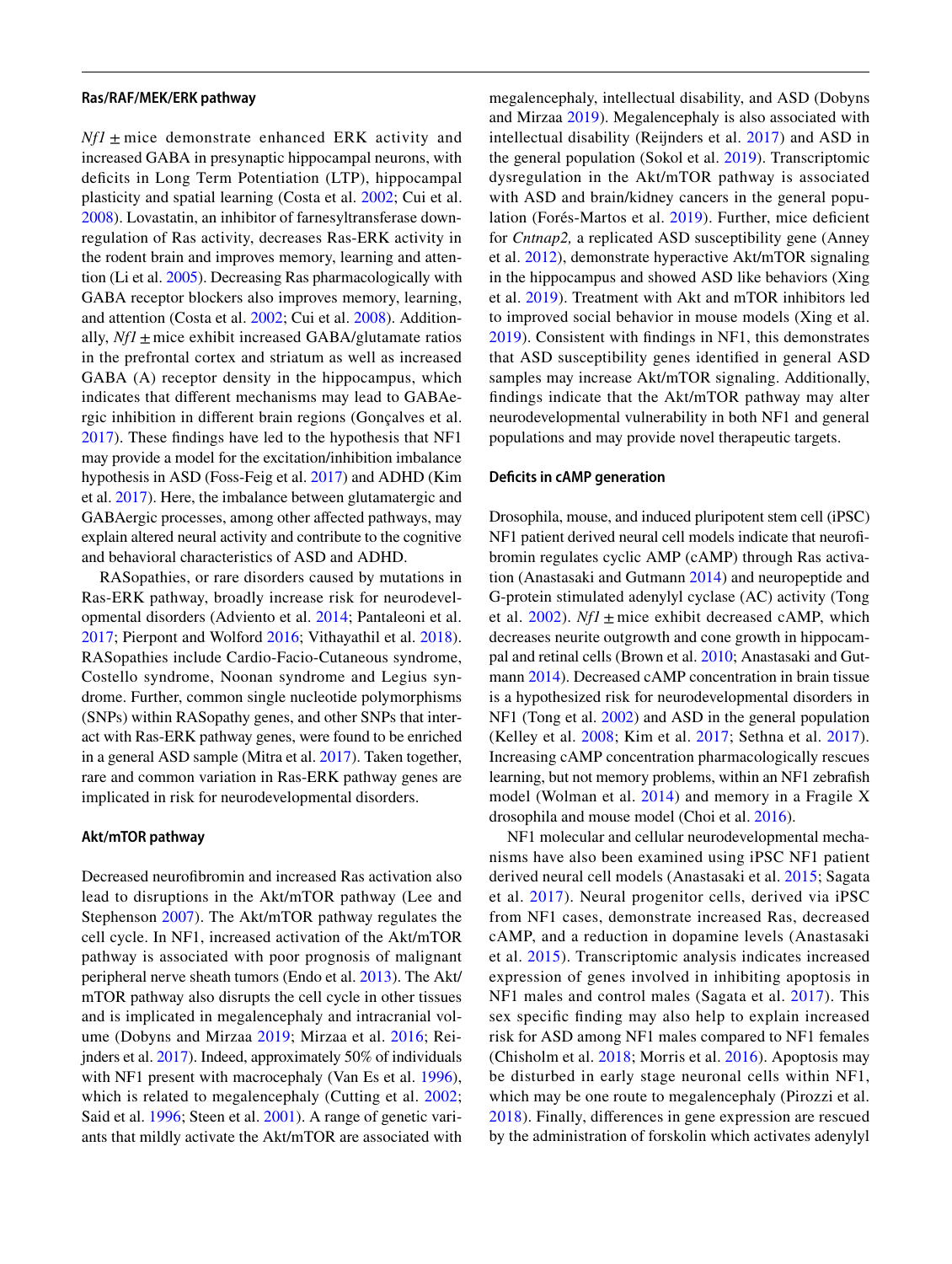cyclase (AC) and raises cAMP levels (Insel and Ostrom [2003](#page-9-29)) during early development (Sagata et al. [2017](#page-10-29)). Pharmacological increases in cAMP may help protect against ASD for those experiencing risk from this pathway (Sagata et al. [2017\)](#page-10-29).

## **Impaired dopaminergic functioning**

tioning. For example, an  $Nf1 \pm \text{mouse}$  model showed a Mutations in the *NF1* gene also alter dopaminergic funcreduction in striatal dopamine and selective and non-selective attention deficits, which normalized with the administration of methylphenidate or L-DOPA (Brown et al. [2010\)](#page-7-13). Whole brain levels of dopamine, however, are not reduced in NF1 mouse models (Maloney et al. [2018](#page-9-30)). In addition, van der Voet et al. ([2016\)](#page-10-30) found that a NF1 drosophila model displayed a hyperactivity phenotype (nighttime locomotion) which was linked to impaired dopaminergic functioning, and was rescued with methylphenidate. In NF1 patient derived neurons via iPSC, the level of neurofbromin expression is positively associated with dopamine levels within NF1 cases (Anastasaki et al. [2015](#page-7-14)). Taken together, varied neurofibromin expression within NF1 samples impacts dopaminergic functioning which may predict risk for neurodevelopmental disorders, such as ADHD. Low dose methylphenidate improves objective measures of attention (Mautner et al. [2002](#page-9-15)) and ADHD behavioral symptoms in NF1 youth (Lion-François et al. [2014](#page-9-31); Morris and Gutmann [2018](#page-9-11)). Additionally, efects of stimulant medication on ADHD symptoms within NF1 are comparable to those in the general ADHD population (Faraone and Buitelaar [2010](#page-8-34)). Despite similar outcomes for methylphenidate on NF1-ADHD and within general ADHD samples at a behavioral level, diferences in brain functioning, doses, and side efects between NF1-ADHD and general ADHD samples have not been examined.

In summary, NF1 is implicated in several well-articulated Ras pathways (Ras/RAF/MEK/ERK; Akt/mTOR and AC/ cAMP), as well as dopaminergic and GABAergic cell–cell signaling processes (see Schwetye and Gutmann [2014\)](#page-10-19). In animal models, these Ras pathways are directly implicated in attention, spatial learning and memory, and have led to the development of novel pharmacological interventions for ASD, ADHD, and learning problems within NF1. Together, this research suggests that NF1, as a rare genetic disorder, should be prioritized to examine how Ras molecular pathways, and related dopaminergic and GABAergic signaling pathways, contribute to risk for neurodevelopmental disorders in the general population. Additionally, it highlights the potential role of therapeutic targets related to Ras signaling, which may generalize to a larger population. We will conclude by ofering future directions for NF1 research.

### **Future research directions**

## **Focus on sample stratifcation methods**

Novel approaches to sample stratifcation may help to reduce phenotypic and etiological heterogeneity and narrow in on specifc genetic pathways of risk. First, utilizing NF1 samples, or RASopathies samples more broadly, will help to constrain the genetic risk architecture for neurodevelopmental disorders on Ras pathways. Despite allelic variation within NF1, this approach yields a more genetically homogenous sample which may help to elucidate genetic variation that increases vulnerability for neurodevelopmental disorders (O'Donovan and Owen [2016](#page-9-1)). Population birth cohorts and NF foundations (e.g., Children's Tumor Foundation), patient registries (Seidlin et al. [2017](#page-10-31)), and NF mutation repositories (e.g., Koczkowska et al. [2019](#page-9-32)) may offer access to patients and genetic and phenotypic data for secondary analysis.

Second, selecting neurodevelopmental disorder samples from the general population based on an endophenotype may improve identifcation of specifc genetic pathways of risk. For example, macrocephaly is an easily measured endophenotype, which may result from megalencephaly, and is found at increased rates within ASD (Stevenson et al. [1997](#page-10-32)) and NF1 (Van Es et al. [1996](#page-10-22)). Macrocephaly may result, in part, from *NF1* genetic variation that leads to impaired apoptosis in neuronal cells during early development (Pirozzi et al. [2018](#page-9-28)). A recent study conditioned ASD on macrocephaly which led to the identifcation of gene networks that are potentially disrupted and lead to brain overgrowth (Schafer et al. [2019](#page-10-33)), demonstrating utility in this approach. Additionally, Klein et al. ([2019](#page-9-33)) demonstrated an enhanced ability to detect ADHD susceptibility loci by leveraging intracranial volume and other measures of regional brain anatomy size. Pathway analysis implicated genes involved in neurite outgrowth (Klein et al. [2019](#page-9-33)), which is associated with *NF1* via the Ras/Akt/ cAMP pathway (Anastasaki et al. [2015](#page-7-14)).

## **Extend fndings from NF1 to examine common variation in Ras pathways**

 role in the development of ASD, ADHD, and SLD. The Ras pathways implicated by NF1 may play an outsized genetic architecture of neurodevelopmental disorders consists of both rare and common variation in Ras pathways; however, it is possible that common and rare variation implicate diferent biological processes. For example, the types of genes identifed by rare and common variant studies in schizophrenia are largely diferent genetic pathways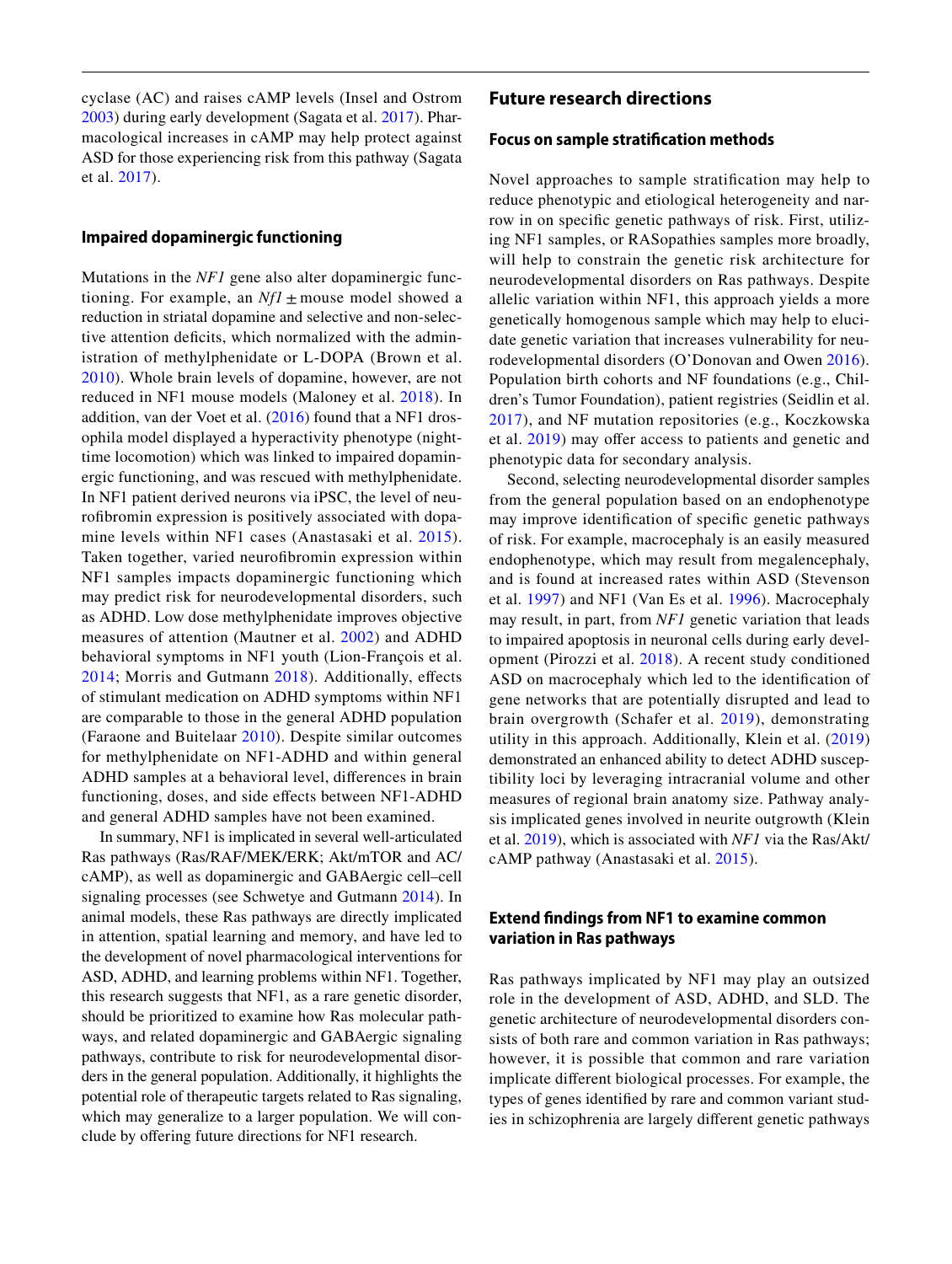(Boyle et al. [2017](#page-7-0)). However, emerging evidence indicates that both rare and common variation within the Ras-ERK pathway is enriched in ASD samples (Adviento et al. [2014](#page-7-11); Pantaleoni et al. [2017](#page-9-22); Pierpont and Wolford [2016;](#page-9-23) Vithayathil et al. [2018;](#page-10-20) Mitra et al. [2017\)](#page-9-24). This convergence of fndings suggests that the Ras-ERK pathway may provide a therapeutic target for neurodevelopmental disorders for individuals with or without a Rasopathy.

 ADHD, and SLD may examine for enrichment of Ras path- titioned LD score regression (Finucane et al. [2015\)](#page-8-36), will Additionally, genome-wide association studies of ASD, way genes. See Mitra et al. [\(2017](#page-9-24)) for a model on examining genetic variability for ASD in the general population and RASopathies samples. Researchers interested in this approach may consider utilizing the National Cancer Institute Ras Pathway 2.0 gene set which includes 227 genes (McCormick [2015](#page-9-34)). Expression in the human brain for each gene in this pathway was verifed with Allen Brain Atlas (Hawrylycz et al. [2012\)](#page-8-35) and GTEx Portal (Carithers and Moore [2015\)](#page-7-15) on 11/12/2019. Additionally, the use of protein interaction bioinformatic tools such as STRING (Szklarczyk et al. [2015\)](#page-10-34) will further help to prioritize genes which are functionally related to *NF1*. Combining bioinformatic methods with functional enrichment approaches, like parallow researchers to examine if the *NF1* related molecular pathways are enriched in idiopathic neurodevelopmental disorders.

 the general population (Alemany et al. [2019\)](#page-7-16) to examine Finally, future genetic studies with NF1 samples may leverage ADHD and ASD polygenic scores derived from the role of common neurodevelopmental susceptibility variants in contributing to risk in this population. If the genetic architecture for neurodevelopmental disorders is similar both within NF1 and outside of NF1, then drug-discoveries for NF1 may more easily extend to the general population.

## **Advancing from** *NF1* **to molecular and cellular outcomes to guide treatment**

 Functional studies involving NF1 animal and induced pluri- *NF1* and interaction of *NF1* variants with diferent genetic within NF1 (see Wegscheid et al. 2018; Zhu et al. [2014](#page-11-0)). potent stem cell (iPSC) NF1 patient derived neural cell models are needed to further detail the downstream efects of variation in the *NF1* gene. In particular, more studies involving functional modeling of the role of allelic variation in backgrounds are needed to understand phenotypic variability Such research may also shed light on the genetic architecture of neurodevelopmental disorders in the general population, especially if *NF1* related pathways are implicated.

disorders within this population. For example,  $Nf1 \pm$  mice NF1 animal models are critical for detailing molecular and cellular pathways implicated in neurodevelopmental

was associated with learning difficulties (Costa et al. [2002](#page-8-24); potentiation and spatial learning deficits in  $Nf1 \pm$  mice, is evident across  $Nf1 \pm mice$  and individuals with NF1 (Shofty et al. [2019\)](#page-10-38). These neurodevelopmental outcomes tin decreased intracortical inhibition, increased synaptic demonstrated increased GABA, decreased long term potentiation and decreased hippocampal dopamine which Cui et al. [2008;](#page-8-25) Wegscheid et al. [2018](#page-10-35)). Such fndings have led to the discovery of Lovastatin as a possible drug to target attention and learning problems in the context of NF1 (Li et al. [2005\)](#page-9-20). Lovastatin rescued long-term however, Lovastatin and Simvastatin trials in youth with NF1 did not alter attention, intelligence, or visual spatial learning (Payne et al. [2016;](#page-9-35) van der Vaart et al. [2013](#page-10-36)). One way to enhance the translations of effective intervention from NF1 animal models to humans may be shifting the therapeutic target. Due to the complex diferences in behavioral measurement across species, interventions which effectively target cross-species biomarkers related to functional human outcomes should be prioritized (Acosta [2013;](#page-7-17) Sahin et al. [2018](#page-10-37)). For example, with resting-state functional connectivity MRI, striatal dysfunction and disrupted corticocortical connectivity in the default network provide a similar therapeutic target across species. Indeed, resting state fMRI measures were also improved in pilot studies of Cogmed (Yoncheva et al. [2017](#page-11-2)) and Lovastatin (Chabernaud et al. [2012\)](#page-7-18). Additionally, using transcranial magnetic stimulation, it was observed that lovastaplasticity, and increased phasic alertness in adults with NF1 (Mainberger et al. [2015](#page-9-36)). Thus, future research should examine similarities in pathophysiology underlying neurodevelopmental risk in NF1 animal models and humans.

 to increased *FOXG1* expression (Mariani et al. [2015\)](#page-9-37). *FoxG1*  Human cell lines in NF1 allow the effects of allelic variation and genetic background on cellular phenotypes to be investigated on a much larger scale (Wegscheid et al. [2018](#page-10-35)). For example, the use of multi-electrode arrays within iPSC studies will allow for the neural cellular phenotypes within NF1 to be examined (see Deneault et al. [2019](#page-8-37) for example in ASD). Additionally, cerebral organoids provide another way to examine neurodevelopmental processes which are disrupted in NF1 and may provide a model for more general pathways to neurodevelopmental disorder risk. For example, cerebral organoids derived from iPSCs from individuals with ASD show an accelerated cell-cycle and increased GABAergic inhibitory neuron production, which is related also inhibits apoptosis, a process that is mediated by the PI3K/Akt/mTOR pathway. Interestingly, fndings from idiopathic ASD-derived organoids (Mariani et al. [2015](#page-9-37)) are consistent with increased Ras-ERK and Ras-mTOR activation within NF1 (see Fig. [1\)](#page-3-0). Cellular or organoid phenotypes within NF1 and other neurodevelopmental disorders may provide a way to reduce etiological and phenotypic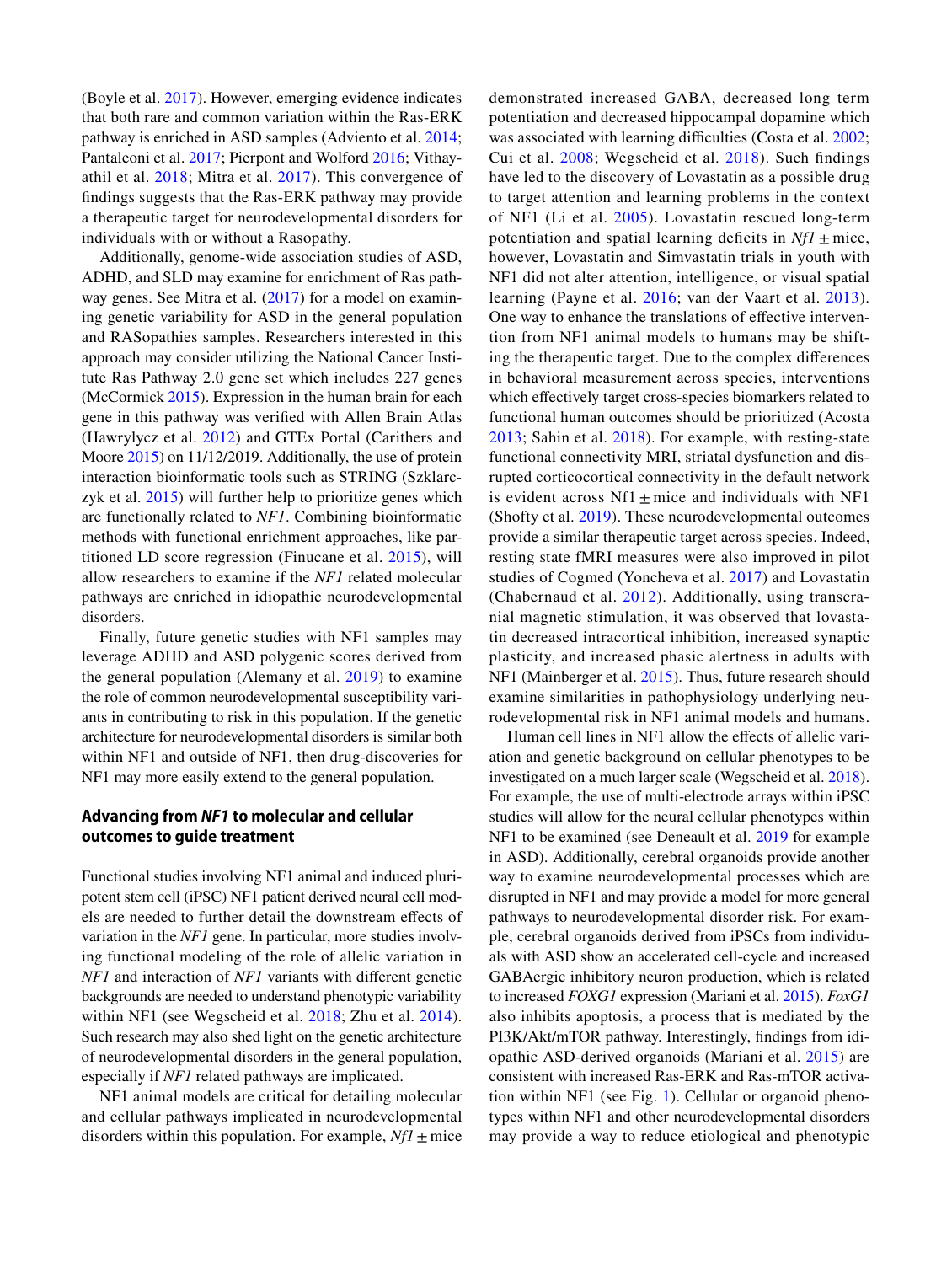heterogeneity in these populations, allowing for the identifcation of more refned genetic architectures.

 cultures, allows for the ability to examine how *NF1* allelic Finally, our understanding of *NF1* expression in brain tissue is limited to animal models and iPSC cells. For example, in a mouse model, the *NF1 ex 9a* isoform is associated with learning, expressed exclusively in neurons, especially in the cortex, hippocampus, striatum and septum during early postnatal development (Gutmann et al. [1999\)](#page-8-21). Similarly, mouse models without *NF1* ex23a show deficits in hippocampal learning as well as motor delays; however, this isoform tends to be more highly expressed in astrocytes (Costa et al. [2001](#page-8-38)). Findings from these models need to be connected back to the human brain. *NF1* expression patterns in the developing human brain can be examined through gene expression brain atlases (e.g., Allen Brain Atlas). Such analyses will provide a baseline for *NF1* and related Ras pathway gene expression across time, region of the brain and cell type. Brain organoids and assembloids also provide an opportunity to examine expression of *NF1* in human brain tissue. Incorporating CRISPR-Cas9 methods with these three-dimensional variation efects cell structure and function.

# **Conclusion**

 inform the development of novel therapeutics, which ben-NF1 provides a unique opportunity to investigate specifc genetic pathways that contribute to the genetic architecture underlying neurodevelopmental disorders in the general population. The well-defned molecular pathways implicated in neurodevelopmental disorders within NF1, such as Ras/RAF/MEK/ERK, Akt/mTOR and AC/cAMP, may eft a broader population. In sum, NF1 provides a model to help us to better understand the etiological and phenotypic heterogeneity within neurodevelopmental disorders, which complements other methodological approaches focused on refning genetic architecture.

**Acknowledgements** The authors would like to thank Jean Davidson for creating Figure 1.

## **Compliance with ethical standards**

**Conflict of interest** Jessica A. Kaczorowski, Taylor F. Smith, Amanda M. Shrewsbury, Leah R. Thomas, Valerie S. Knopik and Maria T. Acosta declare that they have no confict of interest.

**Human and Animal Rights and Informed Consent** This article does not contain any studies with human participants or animals performed by any of the authors.

## **References**

- <span id="page-7-17"></span>Acosta MT (2013) Challenges of cognitive research in neurofbromatosis type 1. Lancet Neurol 12:1040–1041
- <span id="page-7-4"></span> Acosta MT, Gioia GA, Silva AJ (2006) Neurofbromatosis type 1: new insights into neurocognitive issues. Curr Neurol Neurosci Rep 6:136–143
- <span id="page-7-3"></span>Acosta MT et al (2012) The learning disabilities network (LeaDNet): using neurofbromatosis type 1 (NF1) as a paradigm for translational research. Am J Med Genet A 158A:2225–2232
- <span id="page-7-11"></span>Adviento B et al (2014) Autism traits in the RASopathies. J Med Genet 51:10–20
- <span id="page-7-16"></span>Alemany S, Jansen PR, Muetzel RL, Marques N, El Marroun H, Jaddoe VWV, Polderman TJC, Tiemeier H, Posthuma D, White T (2019) Common polygenic variations for psychiatric disorders and cognition in relation to brain morphology in the general pediatric population. J Am Acad Child Adolesc Psychiatry 58:600–607
- <span id="page-7-8"></span> Altarac M, Saroha E (2007) Lifetime prevalence of learning disability among US children. Pediatrics 119(Suppl 1):S77–83
- <span id="page-7-7"></span>American Psychiatric Association (2013) Diagnostic and statistical manual of mental disorders. American Psychiatric Association, Philadelphia
- <span id="page-7-9"></span>Anastasaki C, Gutmann DH (2014) Neuronal NF1/RAS regulation of cyclic AMP requires atypical PKC activation. Hum Mol Genet 23:6712–6721
- <span id="page-7-14"></span>Anastasaki C, Woo AS, Messiaen LM, Gutmann DH (2015) Elucidating the impact of neurofbromatosis-1 germline mutations on neurofbromin function and dopamine-based learning. Hum Mol Genet 24:3518–3528
- <span id="page-7-12"></span>Anney R et al (2012) Individual common variants exert weak effects on the risk for autism spectrum disorders. Hum Mol Genet 21:4781–4792
- <span id="page-7-5"></span>Baio J et al (2018) Prevalence of autism spectrum disorder among children aged 8 years—autism and developmental disabilities monitoring network, 11 sites, United States, 2014. MMWR Surveill Summ 67:1–23
- <span id="page-7-10"></span>Basu TN, Gutmann DH, Fletcher JA, Glover TW, Collins FS, Downward J (1992) Aberrant regulation of Ras proteins in malignant tumour cells from type 1 neurofbromatosis patients. Nature 356:713–715
- <span id="page-7-6"></span>Beaussart ML, Barbarot S, Mauger C, Roy A (2018) Systematic review and meta-analysis of executive functions in preschool and schoolage children with neurofbromatosis type 1. J Int Neuropsychol Soc 24:977–994
- <span id="page-7-0"></span>Boyle EA, Li YI, Pritchard JK (2017) An expanded view of complex traits: from polygenic to omnigenic. Cell 169:1177–1186
- <span id="page-7-1"></span>Brain Consortium, et al. (2018). Analysis of shared heritability in common disorders of the brain. Science 360:1–15.
- <span id="page-7-13"></span>Brown JA, Emnett RJ, White CR, Yuede CM, Conyers SB, O'Malley KL, Wozniak DF, Gutmann DH (2010) Reduced striatal dopamine underlies the attention system dysfunction in neurofbromatosis-1 mutant mice. Hum Mol Genet 19:4515–4528
- <span id="page-7-15"></span>Carithers LJ, Moore HM (2015) The genotype-tissue expression (gtex) project. Biopreserv Biobank 13:307–308
- <span id="page-7-2"></span> Cederlöf M, Maughan B, Larsson H, D'Onofrio BM, Plomin R (2017) Reading problems and major mental disorders - co-occurrences and familial overlaps in a Swedish nationwide cohort. J Psychiatr Res 91:124–129
- <span id="page-7-18"></span>Chabernaud C, Mennes M, Kardel PG, Gaillard WD, Kalbfeisch ML, Vanmeter JW, Packer RJ, Milham MP, Castellanos FX, Acosta MT (2012) Lovastatin regulates brain spontaneous lowfrequency brain activity in neurofbromatosis type 1. Neurosci Lett 515:28–33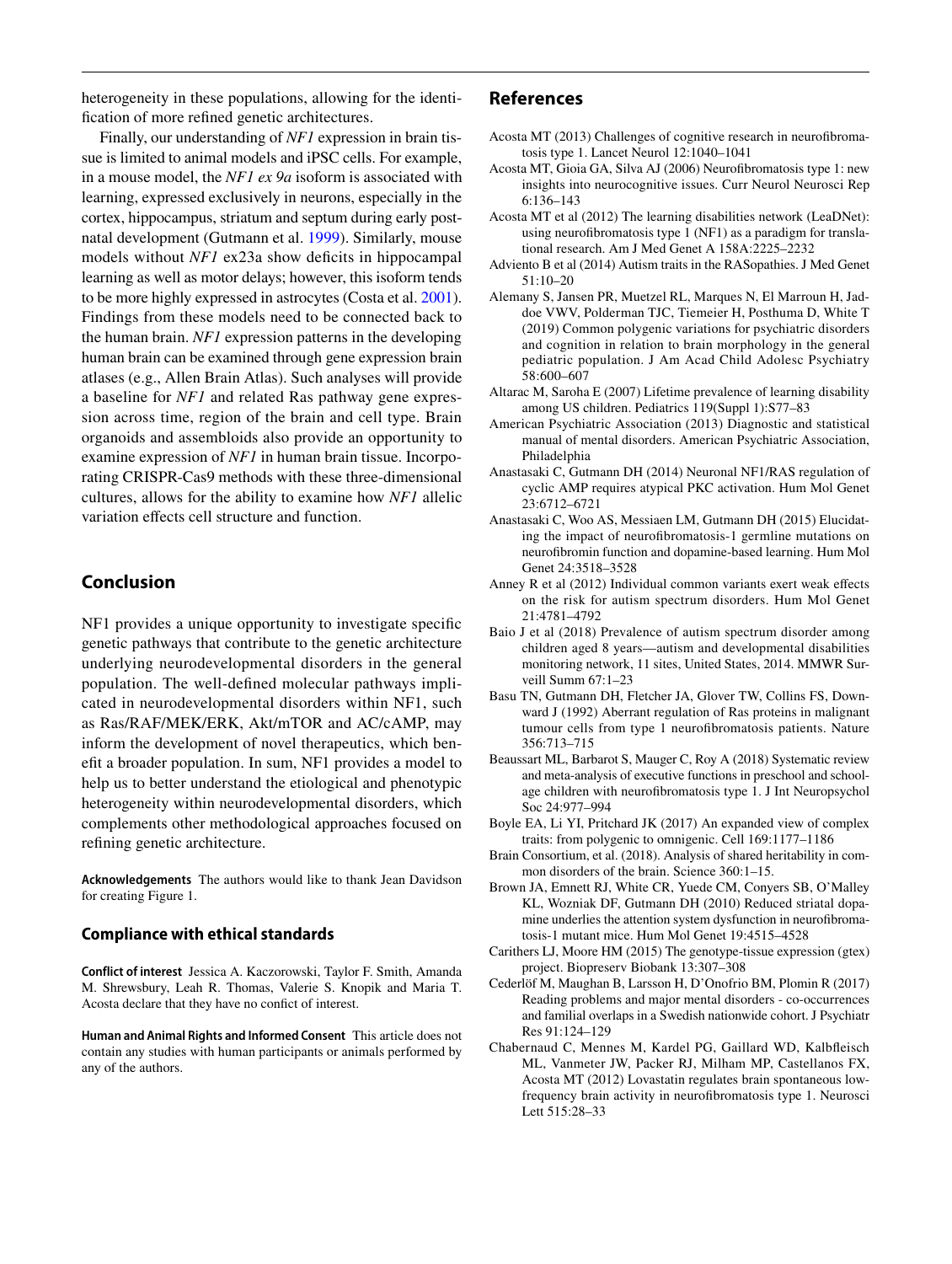- <span id="page-8-12"></span>Chaix Y et al (2018) Deficit in phonological processes: a characteristic of the neuropsychological profle of children with NF1. Child Neuropsychol 24:558–574
- <span id="page-8-33"></span>Chisholm AK, Anderson VA, Pride NA, Malarbi S, North KN, Payne JM (2018) Social function and autism spectrum disorder in children and adults with neurofbromatosis type 1: a systematic review and meta-analysis. Neuropsychol Rev 28:317–340
- <span id="page-8-32"></span>Choi CH et al (2016) Multiple drug treatments that increase cAMP signaling restore long-term memory and aberrant signaling in Fragile X syndrome models. Front Behav Neurosci 10:136
- <span id="page-8-16"></span>Cimino PJ, Gutmann DH (2018) Neurofbromatosis type 1. Handb Clin Neurol 148:799–811
- <span id="page-8-22"></span>Costa RM, Silva AJ (2002) Molecular and cellular mechanisms underlying the cognitive deficits associated with neurofibromatosis 1. J Child Neurol 17:622–626; discussion 627–629, 646–651
- <span id="page-8-38"></span> Brannan CI (2001) Learning defcits, but normal development Costa RM, Yang T, Huynh DP, Pulst SM, Viskochil DH, Silva AJ, and tumor predisposition, in mice lacking exon 23a of Nf1. Nat Genet 27:399–405
- <span id="page-8-24"></span>Costa RM, Federov NB, Kogan JH, Murphy GG, Stern J, Ohno M, Kucherlapati R, Jacks T, Silva AJ (2002) Mechanism for the learning deficits in a mouse model of neurofibromatosis type 1. Nature 415:526–530
- <span id="page-8-25"></span>Cui Y, Costa RM, Murphy GG, Elgersma Y, Zhu Y, Gutmann DH, Parada LF, Mody I, Silva AJ (2008) Neurofibromin regulation of ERK signaling modulates GABA release and learning. Cell 135:549–560
- <span id="page-8-14"></span>Cutting LE, Levine TM (2010) Cognitive profle of children with neurofbromatosis and reading disabilities. Child Neuropsychol 16:417–432
- <span id="page-8-13"></span> Cutting LE, Koth CW, Denckla MB (2000) How children with neurofbromatosis type 1 difer from "typical" learning disabled clinic attenders: nonverbal learning disabilities revisited. Dev Neuropsychol 17:29–47
- <span id="page-8-30"></span>Cutting LE, Cooper KL, Koth CW, Mostofsky SH, Kates WR, Denckla MB, Kaufmann WE (2002) Megalencephaly in NF1: predominantly white matter contribution and mitigation by ADHD. Neurology 59:1388–1394
- <span id="page-8-19"></span>Daston MM, Scrable H, Nordlund M, Sturbaum AK, Nissen LM, Ratner  $N(1992)$  The protein product of the neurofibromatosis type 1 gene is expressed at highest abundance in neurons, Schwann cells, and oligodendrocytes. Neuron 8:415–428
- <span id="page-8-18"></span>DeClue JE, Cohen BD, Lowy DR (1991) Identifcation and characterization of the neurofbromatosis type 1 protein product. Proc Natl Acad Sci USA 88:9914–9918
- <span id="page-8-3"></span>Demontis D et al (2019) Discovery of the frst genome-wide signifcant risk loci for attention defcit/hyperactivity disorder. Nat Genet 51:63–75
- <span id="page-8-37"></span>Deneault E, Faheem M, White SH, Rodrigues DC, Sun S, Wei W, Piekna A, Thompson T, Howe JL, Chalil L, Kwan V, Walker S, Pasceri P, Roth FP, Yuen RKC, Sing KK, Ellis J, Scherer SW (2019) CNTN5-/+or EHMT2-/+ human iPSC-derived neurons from individuals with Autism develop hyperactive neuronal networks. eLife 8:e40092.
- <span id="page-8-17"></span>Diggs-Andrews KA, Gutmann DH (2013) Modeling cognitive dysfunction in Neurofbromatosis-1. Trends Neurosci 36:237–247
- <span id="page-8-29"></span>Dobyns WB, Mirzaa GM (2019) Megalencephaly syndromes associated with mutations of core components of the PI3K-AKT-MTOR pathway: PIK3CA, PIK3R2, AKT3, and MTOR. Am J Med Genet C 181:582–590
- <span id="page-8-7"></span>Easton DF, Ponder MA, Huson SM, Ponder BA (1993) An analysis of variation in expression of neurofbromatosis (NF) type 1 (NF1): evidence for modifying genes. Am J Hum Genet 53:305–313
- <span id="page-8-8"></span>Eijk S et al (2018) Autism spectrum disorder in an unselected cohort of children with neurofbromatosis type 1 (NF1). J Autism Dev Disord 48:2278–2285
- <span id="page-8-28"></span>Endo M et al (2013) Prognostic significance of AKT/mTOR and MAPK pathways and antitumor efect of mTOR inhibitor in NF1-related and sporadic malignant peripheral nerve sheath tumors. Clin Cancer Res 19:450–461
- <span id="page-8-5"></span>Evans DG, Howard E, Giblin C, Clancy T, Spencer H, Huson SM, Lalloo F (2010) Birth incidence and prevalence of tumor-prone syndromes: estimates from a UK family genetic register service. Am J Med Genet A 152A:327–332
- <span id="page-8-34"></span>Faraone SV, Buitelaar J (2010) Comparing the efficacy of stimulants for ADHD in children and adolescents using meta-analysis. Eur Child Adolesc Psychiatry 19:353–364
- <span id="page-8-4"></span>Faraone SV, Ghirardi L, Kuja-Halkola R, Lichtenstein P, Larsson H (2017) The familial co-aggregation of attention-deficit/hyperactivity disorder and intellectual disability: a register-based family study. J Am Acad Child Adolesc Psychiatry 56:167–174.e161
- <span id="page-8-11"></span>Ferner RE et al (2007) Guidelines for the diagnosis and management of individuals with neurofbromatosis 1. J Med Genet 44:81–88
- <span id="page-8-36"></span>Finucane HK et al (2015) Partitioning heritability by functional annotation using genome-wide association summary statistics. Nat Genet 47:1228–1235
- <span id="page-8-15"></span>Fletcher SW, Wagner EH (1996) Clinical Epidemiology: The Essentials. Lippincott Williams & Wilkins, Philadelphia
- <span id="page-8-31"></span>Forés-Martos J et al (2019) Transcriptomic metaanalyses of autistic brains reveals shared gene expression and biological pathway abnormalities with cancer. Mol Autism 10:17
- <span id="page-8-27"></span> cross-diagnostic convergence: neural mechanisms governing Foss-Feig JH, Adkinson BD, Ji JL, Yang G, Srihari VH, McPartland JC, Krystal JH, Murray JD, Anticevic A (2017) Searching for excitation and inhibition balance in Schizophrenia and autism spectrum disorders. Biol Psychiatry 81:848–861
- <span id="page-8-9"></span>Garg S, Lehtonen A, Huson SM, Emsley R, Trump D, Evans DG, Green J (2013) Autism and other psychiatric comorbidity in neurofbromatosis type 1: evidence from a population-based study. Dev Med Child Neurol 55:139–145
- <span id="page-8-10"></span>Garg S, Heuvelman H, Huson S, Tobin H, Green J, Network NUNR (2016) Sex bias in autism spectrum disorder in neurofbromatosis type 1. J Neurodev Disord 8:26
- <span id="page-8-2"></span>Ghirardi L, Brikell I, Kuja-Halkola R, Freitag CM, Franke B, Asherson P, Lichtenstein P, Larsson H (2018) The familial coaggregation of ASD and ADHD: a register-based cohort study. Mol Psychiatry 23:257–262
- <span id="page-8-26"></span> Gonçalves J, Violante IR, Sereno J, Leitão RA, Cai Y, Abrunhosa A, Silva AP, Silva AJ, Castelo-Branco M (2017) Testing the excitation/inhibition imbalance hypothesis in a mouse model of the Autism Spectrum Disorder: in vivo neurospectroscopy and molecular evidence for regional phenotypes. Mol Autism 8:47
- <span id="page-8-0"></span>Gratten J, Wray NR, Keller MC, Visscher PM (2014) Large-scale genomics unveils the genetic architecture of psychiatric disorders. Nat Neurosci 17:782–790
- <span id="page-8-1"></span>Grove J et al (2019) Identifcation of common genetic risk variants for autism spectrum disorder. Nat Genet 51:431–444
- <span id="page-8-20"></span>Gutmann DH, Wood DL, Collins FS (1991) Identifcation of the neurofbromatosis type 1 gene product. Proc Natl Acad Sci U S A 88:9658–9662
- <span id="page-8-21"></span> Gutmann DH, Zhang Y, Hirbe A (1999) Developmental regulation of a neuron-specifc neurofbromatosis 1 isoform. Ann Neurol 46:777–782
- <span id="page-8-6"></span>Gutmann DH, Ferner RE, Listernick RH, Korf BR, Wolters PL, Johnson KJ (2017) Neurofbromatosis type 1. Nat Rev Dis Primers 3:17004
- <span id="page-8-35"></span>Hawrylycz MJ et al (2012) An anatomically comprehensive atlas of the adult human brain transcriptome. Nature 489:391–399
- <span id="page-8-23"></span>Hoffmeyer S, Assum G, Griesser J, Kaufmann D, Nürnberg P, Krone W (1995) On unequal allelic expression of the neurofbromin gene in neurofbromatosis type 1. Hum Mol Genet 4:1267–1272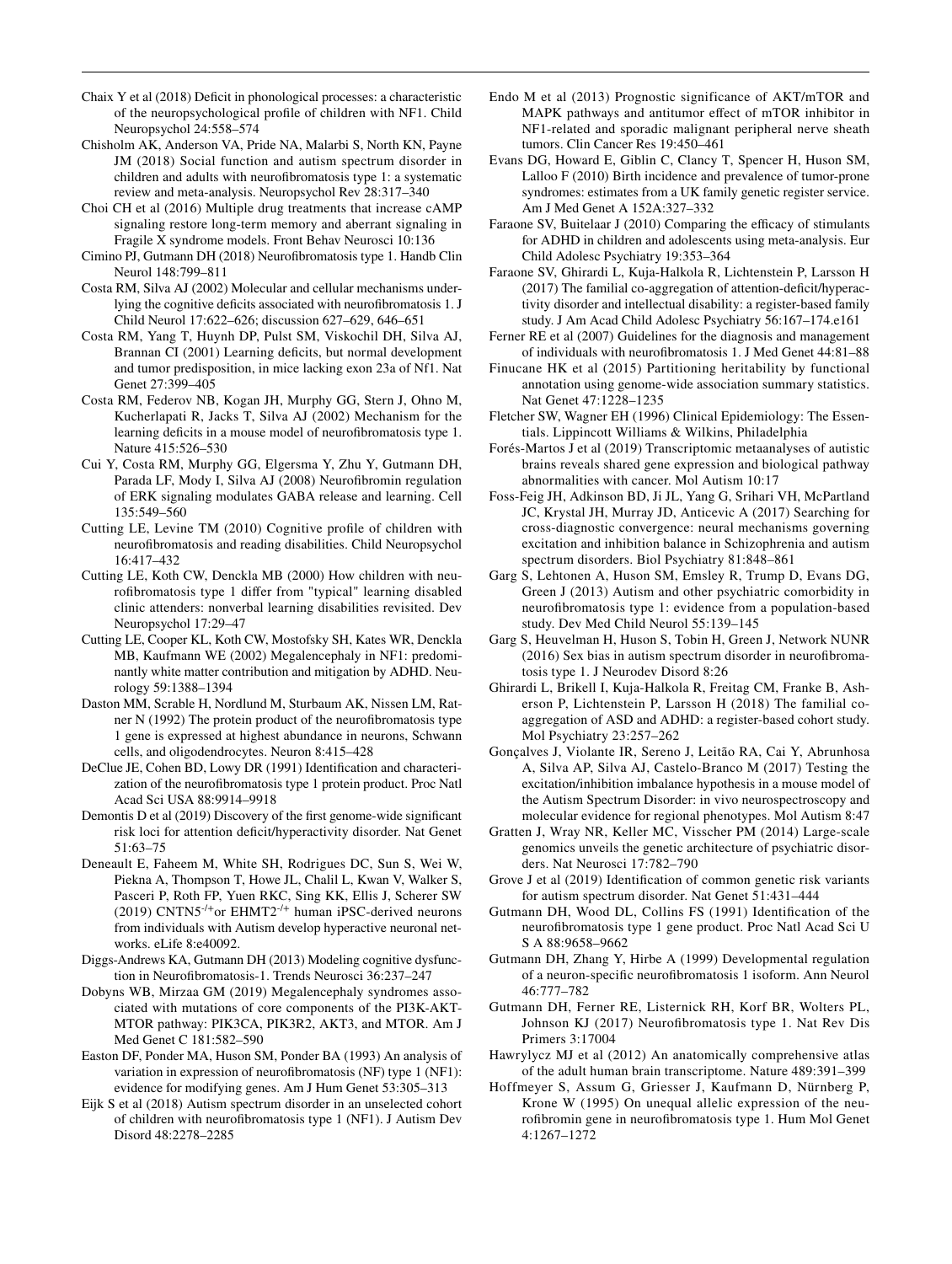- <span id="page-9-12"></span>Hyman SL, Shores A, North KN (2005) The nature and frequency of cognitive defcits in children with neurofbromatosis type 1. Neurology 65:1037–1044
- <span id="page-9-29"></span>Insel PA, Ostrom RS (2003) Forskolin as a tool for examining adenylyl cyclase expression, regulation, and G protein signaling. Cell Mol Neurobiol 23:305–314
- <span id="page-9-27"></span>Kelley DJ, Bhattacharyya A, Lahvis GP, Yin JC, Malter J, Davidson RJ (2008) The cyclic AMP phenotype of Fragile X and autism. Neurosci Biobehav Rev 32:1533–1543
- <span id="page-9-21"></span>Kim YS, Woo J, Lee CJ, Yoon BE (2017) Decreased glial GABA and tonic inhibition in cerebellum of mouse model for attention-deficit/hyperactivity disorder (ADHD). Exp Neurobiol 26:206–212
- <span id="page-9-8"></span> ics in neurodevelopmental psychopathology. Am J Med Genet Klein M, van Donkelaar M, Verhoef E, Franke B (2017) Imaging genet-B 174:485–537
- <span id="page-9-33"></span>Klein M et al (2019) Genetic markers of ADHD-related variations in intracranial volume. Am J Psychiatry 176:228–238
- <span id="page-9-5"></span>Koczkowska M et al (2018) Genotype-phenotype correlation in NF1: evidence for a more severe phenotype associated with missense mutations afecting NF1 codons 844–848. Am J Hum Genet 102:69–87
- <span id="page-9-32"></span>Koczkowska M et al (2019) Expanding the clinical phenotype of individuals with a 3-bp in-frame deletion of the NF1 gene (c.2970\_2972del): an update of genotype-phenotype correlation. Genet Med 21:867–876
- <span id="page-9-13"></span>Koth CW, Cutting LE, Denckla MB (2000) The association of Neurofbromatosis type 1 and attention defcit hyperactivity disorder. Child Neuropsychol 6:185–194
- <span id="page-9-25"></span>Lee MJ, Stephenson DA (2007) Recent developments in neurofbromatosis type 1. Curr Opin Neurol 20:135–141
- <span id="page-9-20"></span>Li W, Cui Y, Kushner SA, Brown RA, Jentsch JD, Frankland PW, Cannon TD, Silva AJ (2005) The HMG-CoA reductase inhibitor lovastatin reverses the learning and attention deficits in a mouse model of neurofbromatosis type 1. Curr Biol 15:1961–1967
- <span id="page-9-14"></span>Lidzba K, Granström S, Lindenau J, Mautner VF (2012) The adverse influence of attention-deficit disorder with or without hyperactivity on cognition in neurofbromatosis type 1. Dev Med Child Neurol 54:892–897
- <span id="page-9-31"></span>Lion-François L et al (2014) The efect of methylphenidate on neurofbromatosis type 1: a randomised, double-blind, placebocontrolled, crossover trial. Orphanet J Rare Dis 9:142
- <span id="page-9-3"></span>Lundström S, Chang Z, Kerekes N, Gumpert CH, Råstam M, Gillberg C, Lichtenstein P, Anckarsäter H (2011) Autistic-like traits and their association with mental health problems in two nationwide twin cohorts of children and adults. Psychol Med 41:2423–2433
- <span id="page-9-0"></span>Mackay TF (2001) The genetic architecture of quantitative traits. Annu Rev Genet 35:303–339
- <span id="page-9-36"></span>Mainberger F, Jung NH, Zenker M, Wahlländer U, Freudenberg L, Langer S, Berweck S, Winkler T, Straube A, Heinen F, Granström S, Mautner VF, Lidzba K, Mall V (2015) Lovastatin improves impaired synaptic plasticity and phasic alertness in patients with neurofbromatosis type 1. BMC Neurol 13:131
- <span id="page-9-30"></span> Dougherty JD (2018) Characterization of early communicative Maloney SE, Chandler KC, Anastasaki C, Rieger MA, Gutmann DH, behavior in mouse models of neurofbromatosis type 1. Autism Res 11:44–58
- <span id="page-9-37"></span>Mariani J et al (2015) FOXG1-dependent dysregulation of GABA/ glutamate neuron diferentiation in autism spectrum disorders. Cell 162:375–390
- <span id="page-9-15"></span>Mautner VF, Kluwe L, Thakker SD, Leark RA (2002) Treatment of ADHD in neurofbromatosis type 1. Dev Med Child Neurol 44:164–170
- <span id="page-9-34"></span> McCormick F (2015) RAS pathway v2.0. NIH. <www.cancer.gov/resea> rch/key-initiatives/ras/ras-central/blog/2015/ras-pathway-v2. Accessed 11 Nov 2019
- <span id="page-9-6"></span>McKeever K, Shepherd CW, Crawford H, Morrison PJ (2008) An epidemiological, clinical and genetic survey of neurofbromatosis type 1 in children under sixteen years of age. Ulster Med J 77:160–163
- <span id="page-9-7"></span>Miller DT, Freedenberg D, Schorry E, Ullrich NJ, Viskochil D, Korf BR (2019) Health supervision for children with neurofibromatosis type 1. Pediatrics 143:e20190660
- <span id="page-9-26"></span>Mirzaa GM et al (2016) Association of MTOR mutations with developmental brain disorders, including megalencephaly, focal cortical dysplasia, and pigmentary mosaicism. JAMA Neurol 73:836–845
- <span id="page-9-24"></span>Mitra I, Lavillaureix A, Yeh E, Traglia M, Tsang K, Bearden CE, Rauen KA, Weiss LA (2017) Reverse pathway genetic approach identifes epistasis in autism spectrum disorders. PLoS Genet 13:e1006516
- Moll K, Kunze S, Neuhoff N, Bruder J, Schulte-Körne G (2014) Specifc learning disorder: prevalence and gender diferences. PLoS ONE 9:e103537
- <span id="page-9-18"></span>Moore BD (2009) Potential influences on mathematical difficulties in children and adolescents with neurofbromatosis, type 1. Dev Disabil Res Rev 15:45–51
- <span id="page-9-11"></span>Morris SM, Gutmann DH (2018) A genotype-phenotype correlation for quantitative autistic trait burden in neurofbromatosis 1. Neurology 90:377–379
- <span id="page-9-10"></span>Morris SM et al (2016) Disease burden and symptom structure of autism in neurofbromatosis type 1: a study of the International NF1-ASD consortium team (INFACT). JAMA Psychiatry 73:1276–1284
- <span id="page-9-4"></span>National Institutes of Health (1988) National institutes of health consensus development conference statement: neurofbromatosis. Bethesda, MD, USA, July 13–15, 1987. Neurofibromatosis 1:172–178
- <span id="page-9-19"></span>North KN, Riccardi V, Samango-Sprouse C, Ferner R, Moore B, Legius E, Ratner N, Denckla MB (1997) Cognitive function and academic performance in neurofbrornatosis 1: Consensus statement from the NF1 cognitive disorders task force. Neurology 48:1121-1127
- <span id="page-9-1"></span>O'Donovan MC, Owen MJ (2016) The implications of the shared genetics of psychiatric disorders. Nat Med 22:1214–1219
- <span id="page-9-17"></span>Orraca-Castillo M, Estévez-Pérez N, Reigosa-Crespo V (2014) Neurocognitive profles of learning disabled children with neurofbromatosis type 1. Front Hum Neurosci 8:386
- <span id="page-9-22"></span> Pantaleoni F et al (2017) Aberrant HRAS transcript processing underlies a distinctive phenotype within the RASopathy clinical spectrum. Hum Mutat 38:798–804
- <span id="page-9-9"></span>Payne JM, Moharir MD, Webster R, North KN (2010) Brain structure and function in neurofbromatosis type 1: current concepts and future directions. J Neurol Neurosurg Psychiatry 81:304–309
- <span id="page-9-16"></span>Payne JM, Hyman SL, Shores EA, North KN (2011) Assessment of executive function and attention in children with neurofbromatosis type 1: relationships between cognitive measures and realworld behavior. Child Neuropsychol 17:313–329
- <span id="page-9-35"></span> Payne JM et al (2016) Randomized placebo-controlled study of lovastatin in children with neurofbromatosis type 1. Neurology 87:2575–2584
- <span id="page-9-23"></span>Pierpont EI, Wolford M (2016) Behavioral functioning in cardiofaciocutaneous syndrome: Risk factors and impact on parenting experience. Am J Med Genet A 170:1974–1988
- <span id="page-9-28"></span>Pirozzi F, Nelson B, Mirzaa G (2018) From microcephaly to megalencephaly: determinants of brain size. Dialogues Clin Neurosci 20:267–282
- <span id="page-9-2"></span>Posthuma D, Polderman TJ (2013) What have we learned from recent twin studies about the etiology of neurodevelopmental disorders? Curr Opin Neurol 26:111–121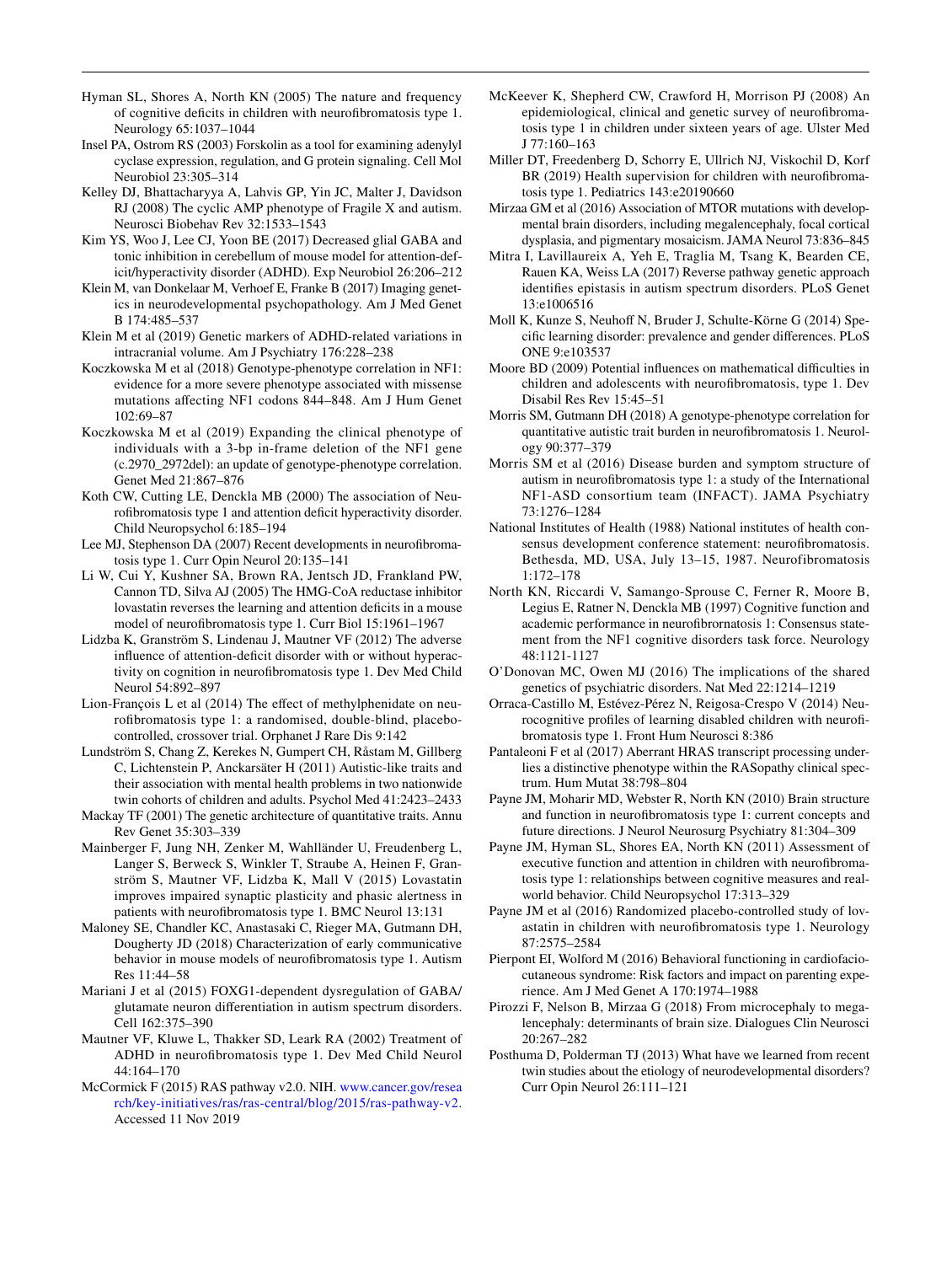- <span id="page-10-21"></span>Reijnders MRF et al (2017) Variation in a range of mTOR-related genes associates with intracranial volume and intellectual disability. Nat Commun 8:1052
- <span id="page-10-9"></span>Rieley MB, Stevenson DA, Viskochil DH, Tinkle BT, Martin LJ, Schorry EK (2011) Variable expression of neurofbromatosis 1 in monozygotic twins. Am J Med Genet A 155A:478–485
- <span id="page-10-2"></span>Ronald A, Simonoff E, Kuntsi J, Asherson P, Plomin R (2008) Evidence for overlapping genetic infuences on autistic and ADHD behaviours in a community twin sample. J Child Psychol Psychiatry 49:535–542
- <span id="page-10-3"></span>Ronald A, Edelson LR, Asherson P, Saudino KJ (2010) Exploring the relationship between autistic-like traits and ADHD behaviors in early childhood: fndings from a community twin study of 2-yearolds. J Abnorm Child Psychol 38:185–196
- <span id="page-10-4"></span>Ronald A, Larsson H, Anckarsäter H, Lichtenstein P (2014) Symptoms of autism and ADHD: a Swedish twin study examining their overlap. J Abnorm Psychol 123:440–451
- <span id="page-10-29"></span>Sagata N et al (2017) Dysregulated gene expressions of MEX3D, FOS and BCL2 in human induced-neuronal (iN) cells from NF1 patients: a pilot study. Sci Rep 7:13905
- <span id="page-10-37"></span>Sahin M, Jones SR, Sweeney JA, Berry-Kravis E, Conners BW, Ewen JB, Hartman AL, Levin AR, Potter WZ, Mamounas LA (2018) Discovering translational biomarkers in neurodevelopmental disorders. Nat Rev Drug Discov 18:235–236
- <span id="page-10-23"></span>Said SM, Yeh TL, Greenwood RS, Whitt JK, Tupler LA, Krishnan KR (1996) MRI morphometric analysis and neuropsychological function in patients with neurofbromatosis. NeuroReport 7:1941–1944
- <span id="page-10-16"></span>Sanders SJ et al (2019) A framework for the investigation of rare genetic disorders in neuropsychiatry. Nat Med 25:1477–1487
- <span id="page-10-33"></span>Schafer ST et al (2019) Pathological priming causes developmental gene network heterochronicity in autistic subject-derived neurons. Nat Neurosci 22:243–255
- <span id="page-10-19"></span>Schwetye KE, Gutmann DH (2014) Cognitive and behavioral problems in children with neurofbromatosis type 1: challenges and future directions. Expert Rev Neurother 14:1139–1152
- <span id="page-10-31"></span>Seidlin M, Holzman R, Knight P, Korf B, Rangel Miller V, Viskochil D, Bakker A, CsT F (2017) Characterization and utilization of an international neurofbromatosis web-based, patient-entered registry: an observational study. PLoS ONE 12:e0178639
- <span id="page-10-27"></span>Sethna F, Feng W, Ding Q, Robison AJ, Feng Y, Wang H (2017) Enhanced expression of ADCY1 underlies aberrant neuronal signalling and behaviour in a syndromic autism model. Nat Commun 8:14359
- <span id="page-10-38"></span>Shofty B et al (2019) Autism-associated Nf1 deficiency disrupts corticocortical and corticostriatal functional connectivity in human and mouse. Neurobiol Dis 130:104479
- <span id="page-10-10"></span>Sites ER, Smolarek TA, Martin LJ, Viskochil DH, Stevenson DA, Ullrich NJ, Messiaen LM, Sokol DK, Maloney B, Westmark CJ, Lahiri DK (2019) Novel contribution of secreted amyloid-β precursor protein to white matter brain enlargement in autism spectrum disorder. Front Psychiatry 10:165
- <span id="page-10-25"></span>Sokol DK, Maloney B, Westmark CJ, Lahiri DK (2019) Novel contribution of secreted amyloid-β precursor protein to white matter brain enlargement in autism spectrum disorder. Front Psychia 10:165
- <span id="page-10-24"></span>Steen RG, Taylor JS, Langston JW, Glass JO, Brewer VR, Reddick WE, Mages R, Pivnick EK (2001) Prospective evaluation of the brain in asymptomatic children with neurofbromatosis type 1: relationship of macrocephaly to T1 relaxation changes and structural brain abnormalities. AJNR Am J Neuroradiol 22:810–817
- <span id="page-10-32"></span>Stevenson RE, Schroer RJ, Skinner C, Fender D, Simensen RJ (1997) Autism and macrocephaly. Lancet 349:1744–1745
- <span id="page-10-34"></span>Szklarczyk D et al (2015) STRING v10: protein-protein interaction networks, integrated over the tree of life. Nucleic Acids Res 43:D447–452
- <span id="page-10-0"></span>Timpson NJ, Greenwood CMT, Soranzo N, Lawson DJ, Richards JB (2018) Genetic architecture: the shape of the genetic contribution to human traits and disease. Nat Rev Genet 19:110–124
- <span id="page-10-26"></span>Tong J, Hannan F, Zhu Y, Bernards A, Zhong Y (2002) Neurofbromin regulates G protein-stimulated adenylyl cyclase activity. Nat Neurosci 5:95–96
- <span id="page-10-12"></span>Torres Nupan MM, Velez Van Meerbeke A, López Cabra CA, Herrera Gomez PM (2017) Cognitive and behavioral disorders in children with neurofibromatosis type 1. Front Pediatr 5:227
- <span id="page-10-18"></span> Trovó-Marqui AB, Tajara EH (2006) Neurofbromin: a general outlook. Clin Genet 70:1–13
- <span id="page-10-17"></span>Upadhyaya M, Cooper DN (1998) The mutational spectrum in neurofbromatosis 1 and its underlying mechanisms. In: Upadhyaya M, Cooper DN (eds) Neurofbromatosis type 1: from genotype to phenotype. BIOS Scientifc Publishers, Oxford, pp 65–88
- <span id="page-10-6"></span>Uusitalo E, Leppävirta J, Kofert A, Suominen S, Vahtera J, Vahlberg T, Pöyhönen M, Peltonen J, Peltonen S (2015) Incidence and mortality of neurofbromatosis: a total population study in Finland. J Invest Dermatol 135:904–906
- <span id="page-10-36"></span>van der Vaart T et al (2013) Simvastatin for cognitive deficits and behavioural problems in patients with neurofibromatosis type 1 (NF1-SIMCODA): a randomised, placebo-controlled trial. Lancet Neurol 12:1076–1083
- <span id="page-10-30"></span>van der Voet M, Harich B, Franke B, Schenck A (2016) ADHD-associated dopamine transporter, latrophilin and neurofbromin share a dopamine-related locomotor signature in Drosophila. Mol Psychiatry 21:565–573
- <span id="page-10-22"></span>Van Es S, North KN, McHugh K, De Silva M (1996) MRI fndings in children with neurofbromatosis type 1: a prospective study. Pediatr Radiol 26:478–487
- <span id="page-10-5"></span>Verhoef E et al (2019) Disentangling polygenic associations between attention-deficit/hyperactivity disorder, educational attainment, literacy and language. Transl Psychiatry 9:35
- <span id="page-10-20"></span>Vithayathil J, Pucilowska J, Landreth GE (2018) ERK/MAPK signaling and autism spectrum disorders. Prog Brain Res 241:63–112
- <span id="page-10-7"></span>Vogel AC, Gutmann DH, Morris SM (2017) Neurodevelopmental disorders in children with neurofbromatosis type 1. Dev Med Child Neurol 59:1112–1116
- <span id="page-10-11"></span>Walsh KS, Velez JI, Kardel PG, Imas DM, Muenke M, Packer RJ, Castellanos FX, Acosta MT (2013) Symptomatology of autism spectrum disorder in a population with neurofbromatosis type 1. Dev Med Child Neurol 55:131–138
- <span id="page-10-1"></span>Watanabe K, Stringer S, Frei O, Umićević MM, de Leeuw C, Polderman TJC, van der Sluis S, Andreassen OA, Neale BM, Posthuma D (2019) Nat Genet 51:1339–1348
- <span id="page-10-15"></span>Watt SE, Shores A, North KN (2008) An examination of lexical and sublexical reading skills in children with Neurofbromatosis Type 1. Child Neuropsychol 14:401–418
- <span id="page-10-35"></span> Wegscheid ML, Anastasaki C, Gutmann DH (2018) Human stem cell modeling in neurofbromatosis type 1 (NF1). Exp Neurol 299:270–280
- <span id="page-10-13"></span>Willcutt EG (2012) The prevalence of DSM-IV attention-deficit/ hyperactivity disorder: a meta-analytic review. Neurotherapeutics 9:490–499
- <span id="page-10-14"></span>Willcutt EG, Doyle AE, Nigg JT, Faraone SV, Pennington BF (2005) Validity of the executive function theory of Attention-Deficit/ Hyperactivity Disorder: a meta-analytic review. Biol Psychiatry 57:1336–1346
- <span id="page-10-8"></span>Williams VC, Lucas J, Babcock MA, Gutmann DH, Korf B, Maria BL (2009) Neurofibromatosis Type 1 revisited. Pediatrics 123:124–133
- <span id="page-10-28"></span>Wolman MA, de Groh ED, McBride SM, Jongens TA, Granato M, Epstein JA (2014) Modulation of cAMP and ras signaling pathways improves distinct behavioral deficits in a zebrafish model of neurofbromatosis type 1. Cell Rep 8:1265–1270